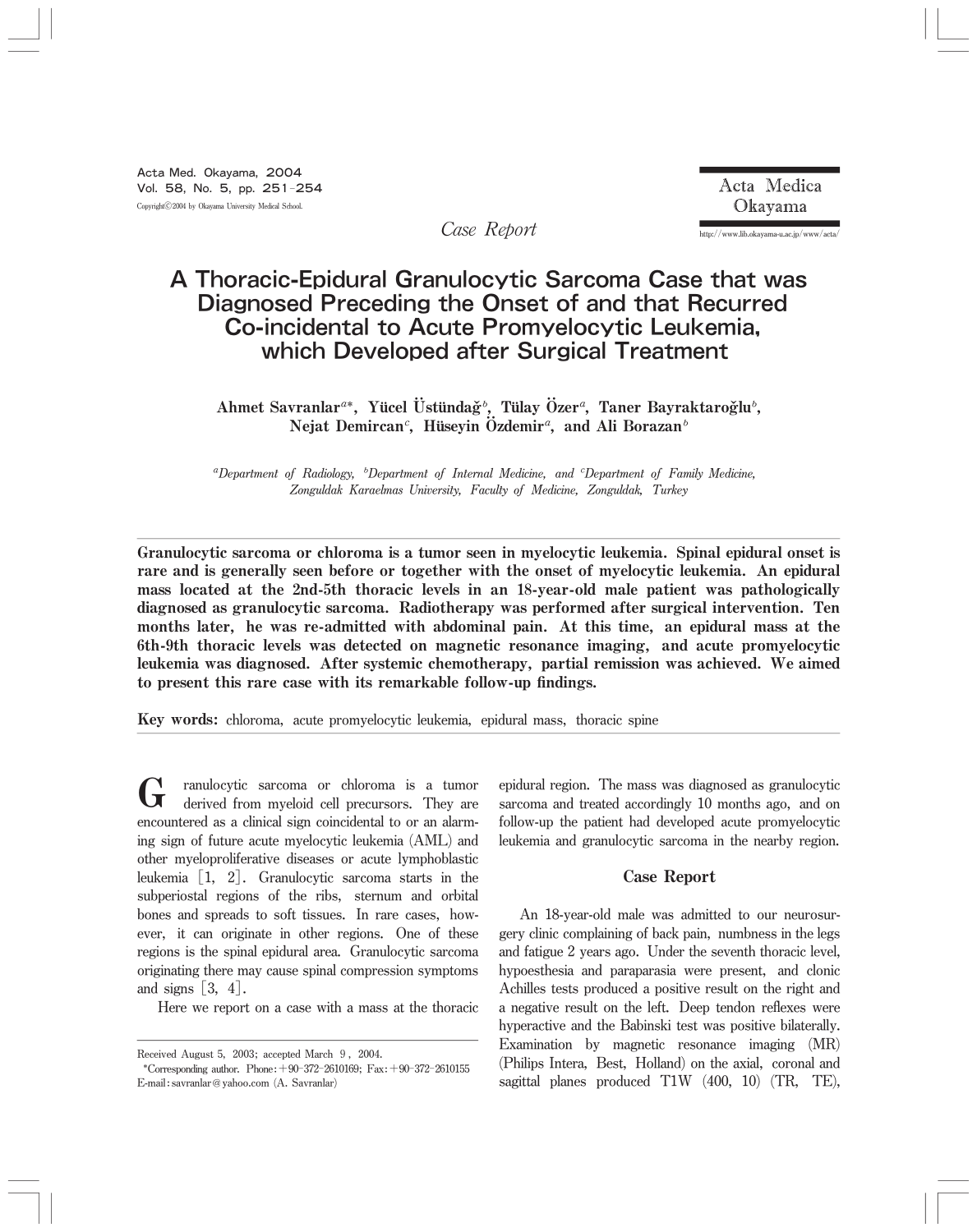$T2W$  (3500, 120) images and T1W images after contrast medium (gadopentetate dimeglumine, Magnevist, Schering, Germany) administration,  $0.1$  mmol/kg. The matrix value was  $512 \times 512$ . Conventional SE T1W thoracic  $MR$  (Fig. 1) revealed a solid lesion that was intraspinal extradurally located between the second and fifth thoracic vertebral levels with a size of about  $5\times2\times2$  cm. The lesion was diffusely stained after intravenous contrast substance injection and isointense with the spinal cord on T1W images without contrast, suggesting the differential diagnosis of a neurogenic mass, lymphoma or metastasis. All hematologic and biochemical tests were within the normal range. Peripheral blood smear and bone marrow examinations were all normal. The total laminectomy procedure was performed at thoracic  $2-5$  levels. Excision material was a  $4 \times 5 \times 5$  cm-sized mobile soft extradurally located and easily bleeding solid mass lesion. Though the immunohistochemical examination revealed a LCA+,  $CD79+$ ,  $CD3-$  large cell lymphoma diagnosis, myeloperoxidase staining proved the granulocytic sarcoma diagnosis (Fig.  $2$ ). Clinical and laboratory findings were normal during 10 months of follow-up. Radiotherapy was the treatment chosen, and 4 courses of it were administered. The patient received local radiotherapy totalling 1,500



cGybetweenT2andT5using alinearaccelerator. After a 10-month asymptomatic period he was readmitted with complaints of abdominal pain, fever and anorexia. On physical examination, a fever of 38.5 °C, pale skin and mild tenderness on palpation of the epigastric region were encountered. One day later; hypoestesia, paraplegia under the seventh thoracic level, a positive clonic Achilles test on the right, a negative Achilles test on the left, hyperactive deep tendon reflexes and a bilaterally positive Babinski test were detected. MR imaging, proving that thoracic levels  $2-5$  laminectomized, showed a solid lesion, placed intraspinally and extradurally at thoracic levels 6-9, which was isointense with the spinal cord and diffusely stained after intravenous contrast substance injection on T1-weighted images (Fig. 3). Laboratory studies revealed a hemoglobin level of  $6.6 \text{ g}/dL$ , a leucocyte count of  $6,100$  per mm<sup>3</sup>, a thrombocyte count of  $74,000$ per mm<sup>3</sup>, an erythrocyte sedimentation rate of 150 mm per hour and a uric acid level of  $8.0 \text{ mg/dL}$ . Prothrombin time, partial thromboplastin time, fibrinogen, and fibrin degradation products were found within the normal range. An upper endoscopy revealed some areas of mild erosion on the duodenal bulbus. A peripheral blood smear examination showed 76% promyelocyte, 18% lymphocyte, and 6% monocyte. Blastic cells were stained peroxidase positive. Erythrocyte morphology showed anisocytosis and poikilocytosis with slight hypochromia. The percentage of APL cells in the bone marrow was about  $90\%$ . Computed tomography of the thorax showed an accumulation of some pleural fluid at the posterobasal segment and



Fig. 1 Initial examination. Sagittal TIW SE thoracic MR revealed a solid intraspinal lesion extradurally located between the 2nd and 5th thoracic vertebral levels and about  $5\times2\times2$  cm in size.



Fig. 2 Histologic section of epidural mass of granulocytic sarcoma. The immunostained section shows an expression of myeloperoxidase in approximately 90% of the cells. Bar indicates 50  $\mu$ m.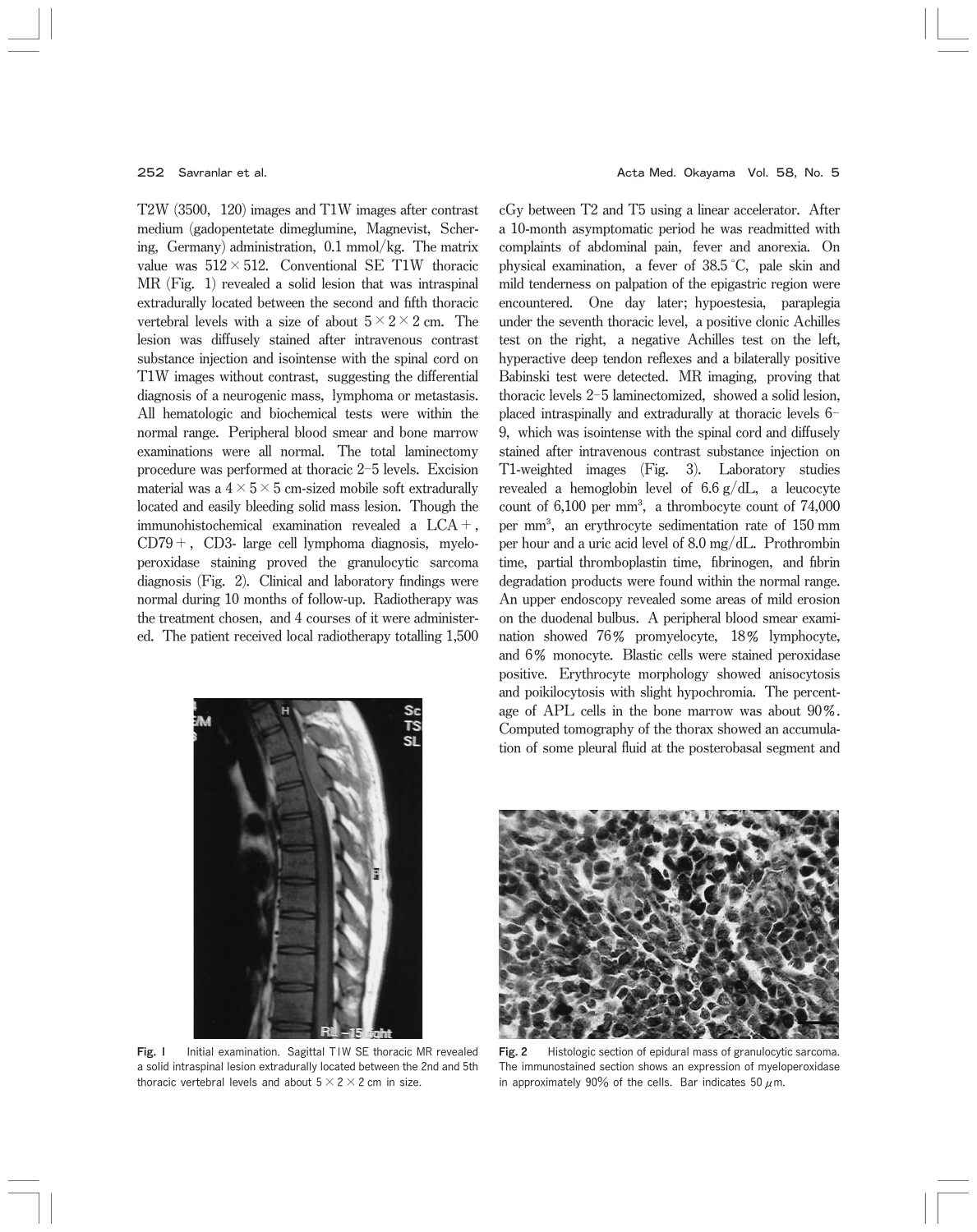

Fig. 3 Sagittal TIW SE post-contrast MR at the time of relapse, which proved that thoracic levels 2-5 were laminectomized (black arrows), showed a solid lesion at an extradural location at thoracic levels 6-9 (white arrows).

air bronchograms within a consolidated area of the left lung. Flow cytometry resulted in positive myeloperoxidase staining of CD13, CD15, CD33, CD34, and anti-HLA DR. The result suggested a diagnosis of acute promyelocytic leukemia. Chromosomal analysis yielded  $t(15;17)$  and  $q(22;21)$  translocation. Because of the nonexistence of disseminated intravascular coagulopathy, the regimen of cytosine arabinoside at the dose of 100  $mg/m<sup>2</sup>/day$  for seven days and daunorubucine at 45 mg/  $m^2$ /day for 3 days was implemented. Repeated spinal MR clearly documented the disappearance of the spinal solid mass (Fig. 4). On follow-up, the paraplegia had resolved completely. After proving the onset of remission, the patient was referred to another medical center to be evaluated for bone marrow transplantation.

## **Discussion**

Granulocytic sarcomas are rare tumors made up of immature granulocytic cells. They are generally seen on the clinical pathway of acute myeloblastic leukemias. They rarely originate in the subperiostal regions of the bones several months before the clinical appearance of leukemia. When the cut surfaces of the specimens show



Fig. 4 After chemotherapy, the sagittal T1W postcontrast MR image clearly documented the disappearance of the spinal solid mass (white arrows) under the laminectomy defect (black arrows).

a green colour because of myeloperoxidase enzyme within the cells, they are called chloroma. Chloromas are generally seen on the ribs, sternum and orbital bones as well as in the soft tissues, lymph nodes and skin  $\lfloor 1, 5 \rfloor$ . Some rare cases of chloroma with the onset from spine and meninges have been encountered in the literature  $[2, 3, 6, 7, 8]$ . As they are solid tumors, chloromas originating in the spinal column might acutely cause parestesia and plegias. Those originating in the thoracic regions may lead to paraparasia and paraplegia  $[9, 10]$ . Our patient was admitted with complaints of back pain, numbness and weakness of the legs, and upon physical examination we found paraparasia. If the granulocytic sarcoma cases are initially associated with general signs of leukemia, they are difficult to diagnose when evaluating the spinal masses. The cases with spinal onset were generally aleukemic cases, and the diagnosis was made after surgical intervention  $\begin{bmatrix} 3, 4, 7, 11 \end{bmatrix}$ .

In our case, diagnosis of the disease was made after surgical intervention, and leukemic transformation developed 10 months later. If the granulocytic sarcoma case is nonleukemic at the beginning of the disease, it could be confused with a lymphoma under a histochemical diagnosis. The differential diagnosis can be carried out by